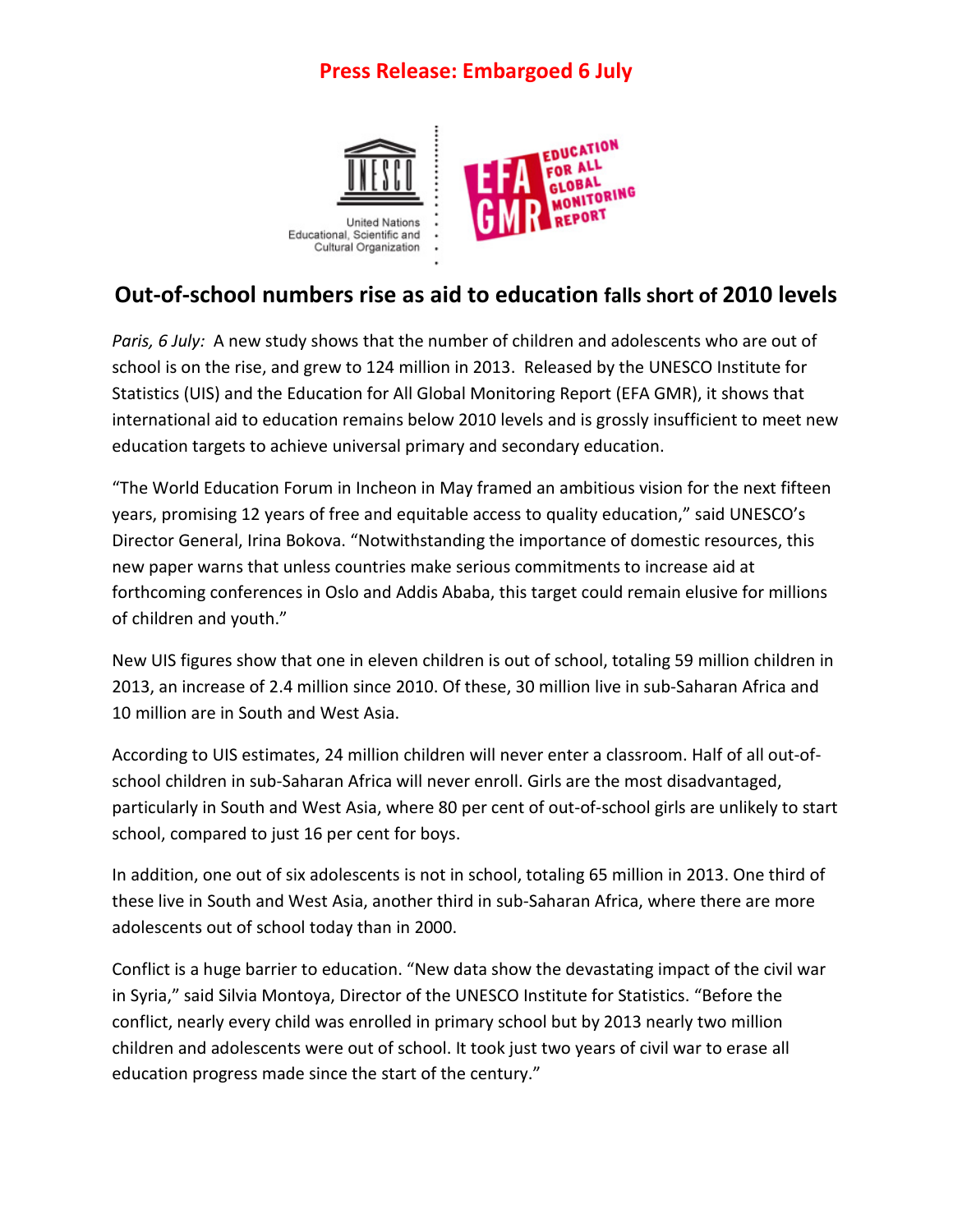## **Press Release: Embargoed 6 July**

Meanwhile, the EFA GMR shows that, despite a small increase of 6% in aid to education, levels are 4% lower today than in 2010. Without renewed commitments, assistance will continue to stagnate until at least 2017.

It will cost an extra \$39 billion to provide 12 years of education to everyone in low and lowermiddle income countries. To fill this shortfall, donor countries must increase their aid to education six times. Instead, they are placing education lower on their list of priorities: half of donor countries decreased their aid to basic education from 2008-2010 and 2011-2013.

Aaron Benavot, Director of the EFA GMR stated: "Aid needs to be shooting upwards, not creeping up by a few percentage points. The world just set itself the huge goal of providing 12 years of free education. This simply won't happen unless donors get serious about funding. The Oslo Summit on Education for Development and the Third Financing for Development Conference in Addis Ababa next month present a real test of donor commitment. Without it, targets and promises for progress are unlikely to be met."

The paper shows that aid does not go where it is needed most. In 2013, only a third of aid to basic education was allocated to the poorest countries. Although sub-Saharan Africa accounts for more than half of out-of-school children, aid to basic education to the region made up just one third of total resources.

### -ENDS-

For interviews, photos, quotes of teachers and children, or for more information, please contact:

- Kate Redman k.redman@unesco.org +33 (0)671786234
- Roni Amelan r.amelan@unesco.org +33 (0)1 45681706

### **Notes to Editors:**

**The UNESCO Institute for [Statistics](http://www.google.com/url?sa=t&rct=j&q=&esrc=s&source=web&cd=4&ved=0CEEQFjAD&url=http%3A%2F%2Fwww.uis.unesco.org%2F&ei=oEugU8utJs2k0AXHm4CgBg&usg=AFQjCNEyHnOdCwXh0Zlu8cXTmKKTqY-CXw&bvm=bv.68911936,d.d2k) (UIS)** is the official source of data used to monitor Education for All and related international goals.

More about out-of-school children: UNESCO eAtlas on Out-of-School has a series of interactive maps with global and national data: English: <http://tellmaps.com/uis/oosc/> French:<http://tellmaps.com/uis/oosc/?lang=fr>

*Data Tell Us*, short video explaining lack of global progress in ensuring the right to education: English : <http://youtu.be/ENNVA2QsM9M> French: <http://youtu.be/3llCK8Q-lWA>